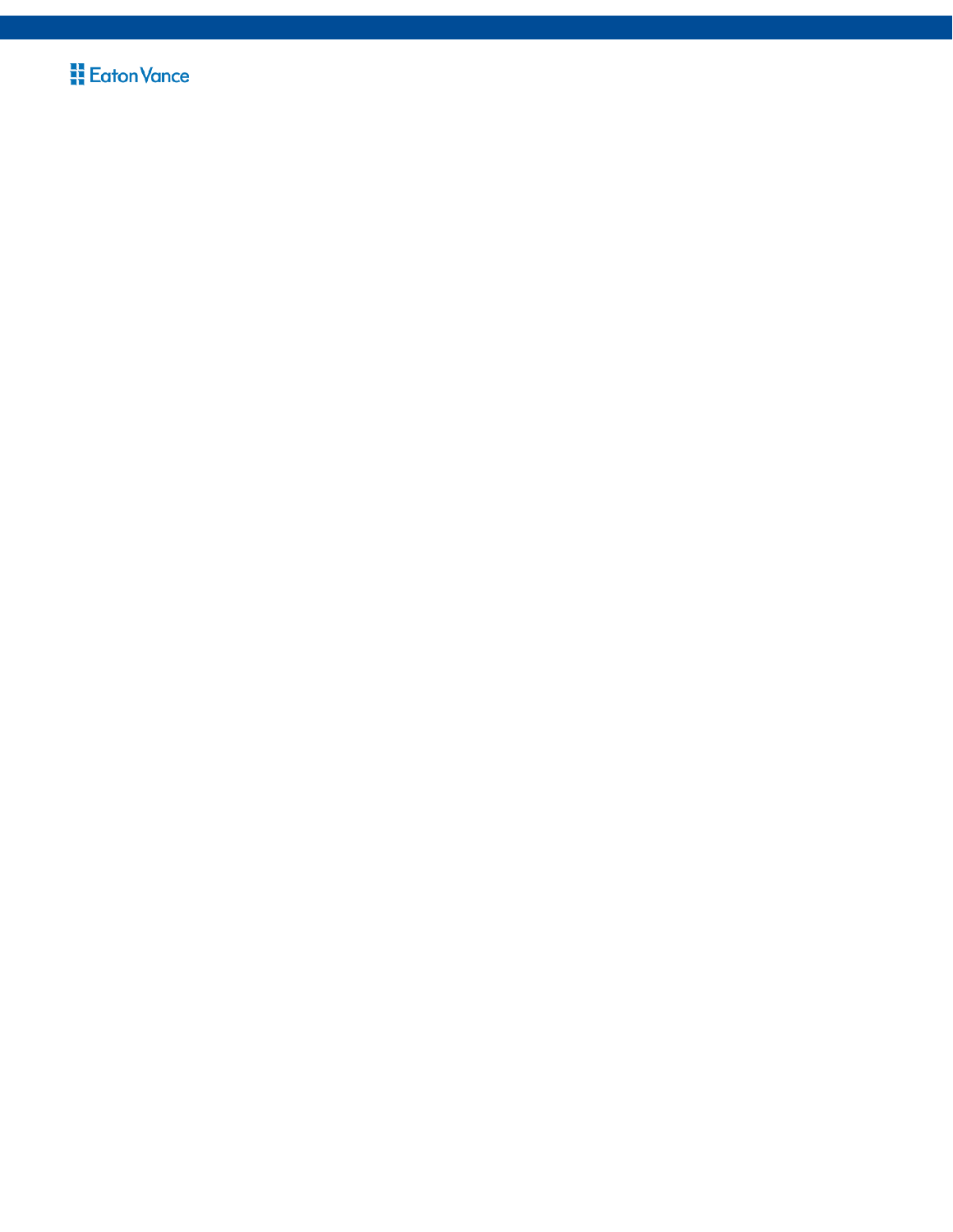# **Insights**

In-depth perspectives from portfolio managers and industry experts on the issues that matter most to institutional investors.

### Featured



EMERGING MARKETS DEBT Going beyond active vs. passive in EM debt By: Marshall L. Stocker, Ph.D., CFA, John Baur | June 9, 2022

How proactive management maximizesEM debt opportunities

READ FULL PAPER

#### LATEST

| June 6, 2022                               | By: <i>Eric Stein, CFA</i>   May 5, 2022                                           |
|--------------------------------------------|------------------------------------------------------------------------------------|
| <b>By: Calvert Research and Management</b> | 75-bps hikes                                                                       |
| Report                                     | rally by ruling out                                                                |
|                                            | sparks broad market                                                                |
|                                            | Fed raises rates, but                                                              |
|                                            |                                                                                    |
|                                            | <b>INCOME   MARKETS AND ECONOMY</b>                                                |
|                                            | <b>RESPONSIBLE INVESTING</b><br>Tools of Change: 2022<br><b>Calvert Engagement</b> |

READ MORE

READ MORE

READ MORE

#### Search our insights by topic category, content type or brand.



RESPONSIBLE INVESTING

How Accounting for Impact Can Deliver the Real Value of ESG

By: Edward Kamonjoh | April 6, 2022